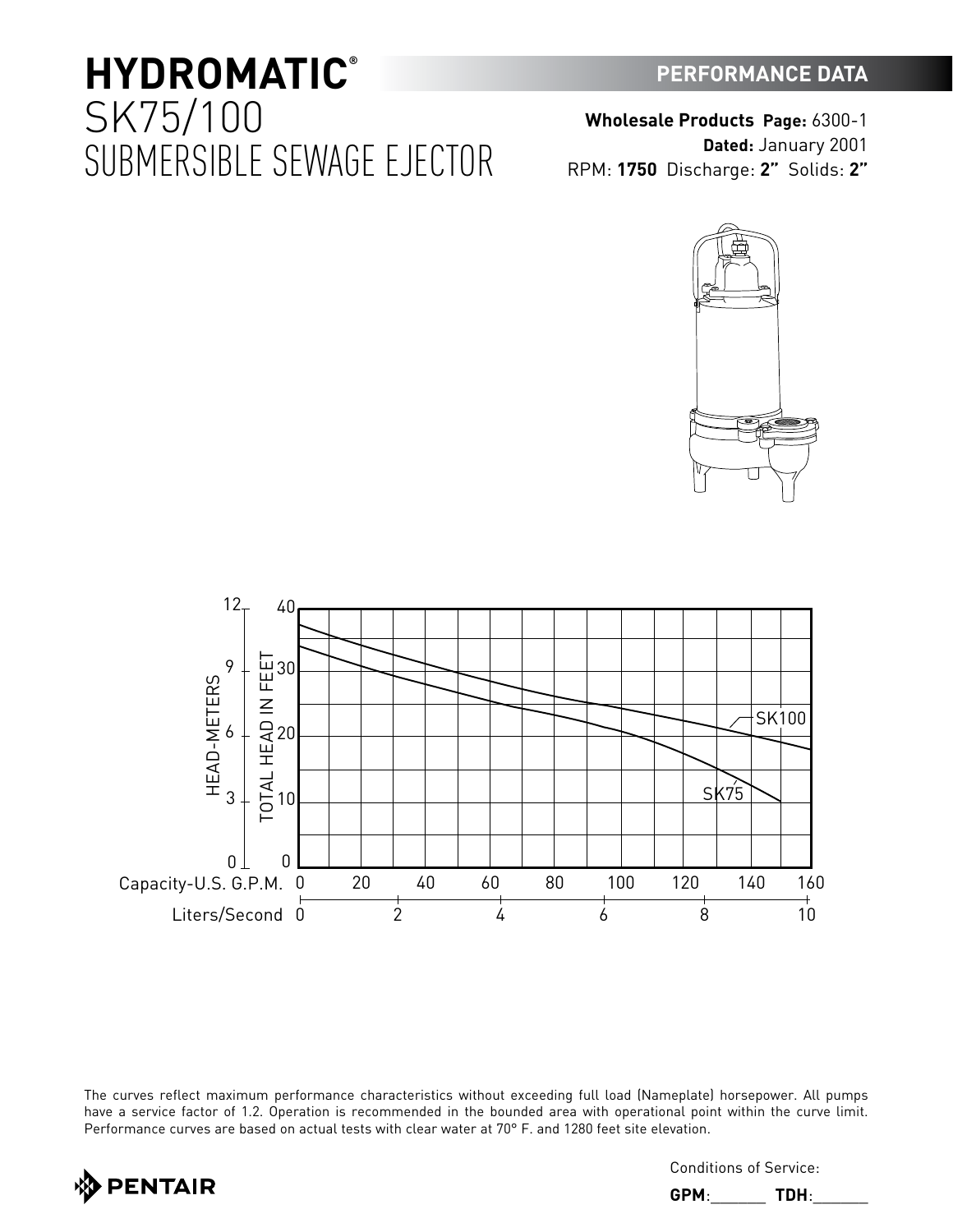# **HYDROMATIC®** SK75/100 SUBMERSIBLE SEWAGE EJECTOR

**Wholesale Products Page:** 6300-2 **Dated:** January 2001



All dimensions in inches. Metric for international use. Component dimensions may vary ± 1/8 inch. Dimensional data not for construction purpose unless certified. Dimensions and weights are approximate. On/Off level adjustable. We reserve the right to make revisions to our product (s) and the product (s) specifications without notice.

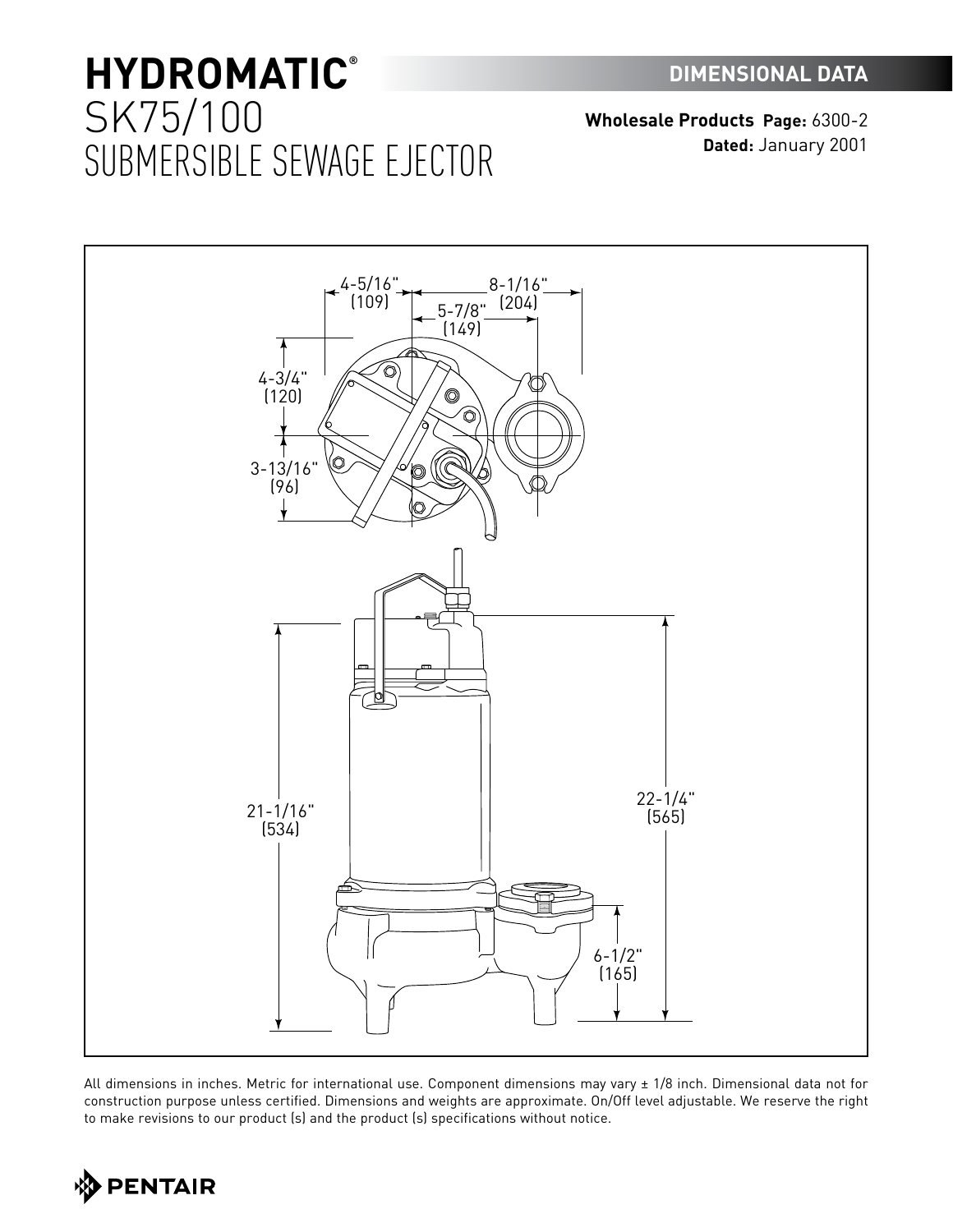# **HYDROMATIC®** SK75 SUBMERSIBLE SEWAGE EJECTOR

**Wholesale Products Page:** 6300-3 **Dated:** January 2001

## **MODEL: SK75**

| R.P.M.                    | 1750                                             |
|---------------------------|--------------------------------------------------|
| I MOTOR TYPE              | OIL FILLED WITH AUTOMATIC RESET THERMAL OVERLOAD |
| <b>I MOTOR PROTECTION</b> | AUTOMATIC RESET / THERMAL OVERLOAD               |

| <b>HP</b> | <b>VOLTAGE</b> | <b>PHASE</b> | <b>NEC CODE</b> | <b>SERVICE FACTOR</b> | <b>FULL LOAD AMPS</b> |
|-----------|----------------|--------------|-----------------|-----------------------|-----------------------|
|           | 200            |              | -               |                       | 10.4                  |
|           | 230            |              |                 |                       | 9.0                   |
|           | 200            | 3            |                 |                       | 4.0                   |
| 3/4       | 230            |              |                 |                       | 3.5                   |
|           | 460            |              |                 |                       | 1.8                   |
|           | 575            |              |                 |                       | 1.44                  |



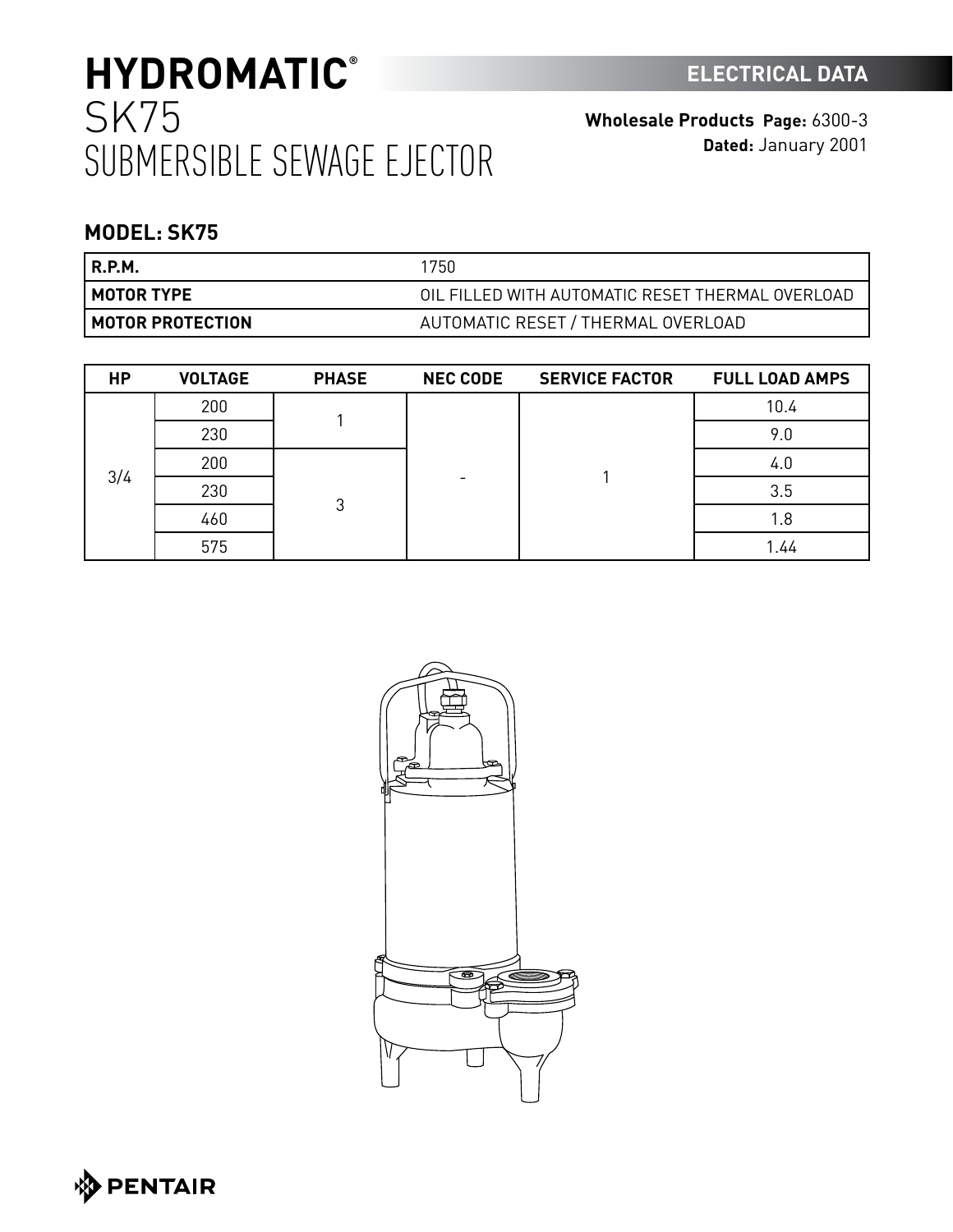# **HYDROMATIC®** SK100 SUBMERSIBLE SEWAGE EJECTOR

**Wholesale Products Page:** 6300-4 **Dated:** January 2001

## **MODEL: SK100**

| R.P.M.                    | 1750                                             |
|---------------------------|--------------------------------------------------|
| <b>I MOTOR TYPE</b>       | OIL FILLED WITH AUTOMATIC RESET THERMAL OVERLOAD |
| <b>I MOTOR PROTECTION</b> | AUTOMATIC RESET / THERMAL OVERLOAD               |

| <b>HP</b> | <b>VOLTAGE</b> | <b>PHASE</b> | <b>NEC CODE</b> | <b>SERVICE FACTOR</b> | <b>FULL LOAD AMPS</b> |
|-----------|----------------|--------------|-----------------|-----------------------|-----------------------|
|           | 200            |              |                 |                       | 11.5                  |
|           | 230            |              |                 |                       | 10.0                  |
|           | 200            | 3            |                 |                       | 5.0                   |
|           | 230            |              |                 |                       | 4.4                   |
|           | 460            |              |                 |                       | 2.2                   |
|           | 575            |              |                 |                       | -7                    |



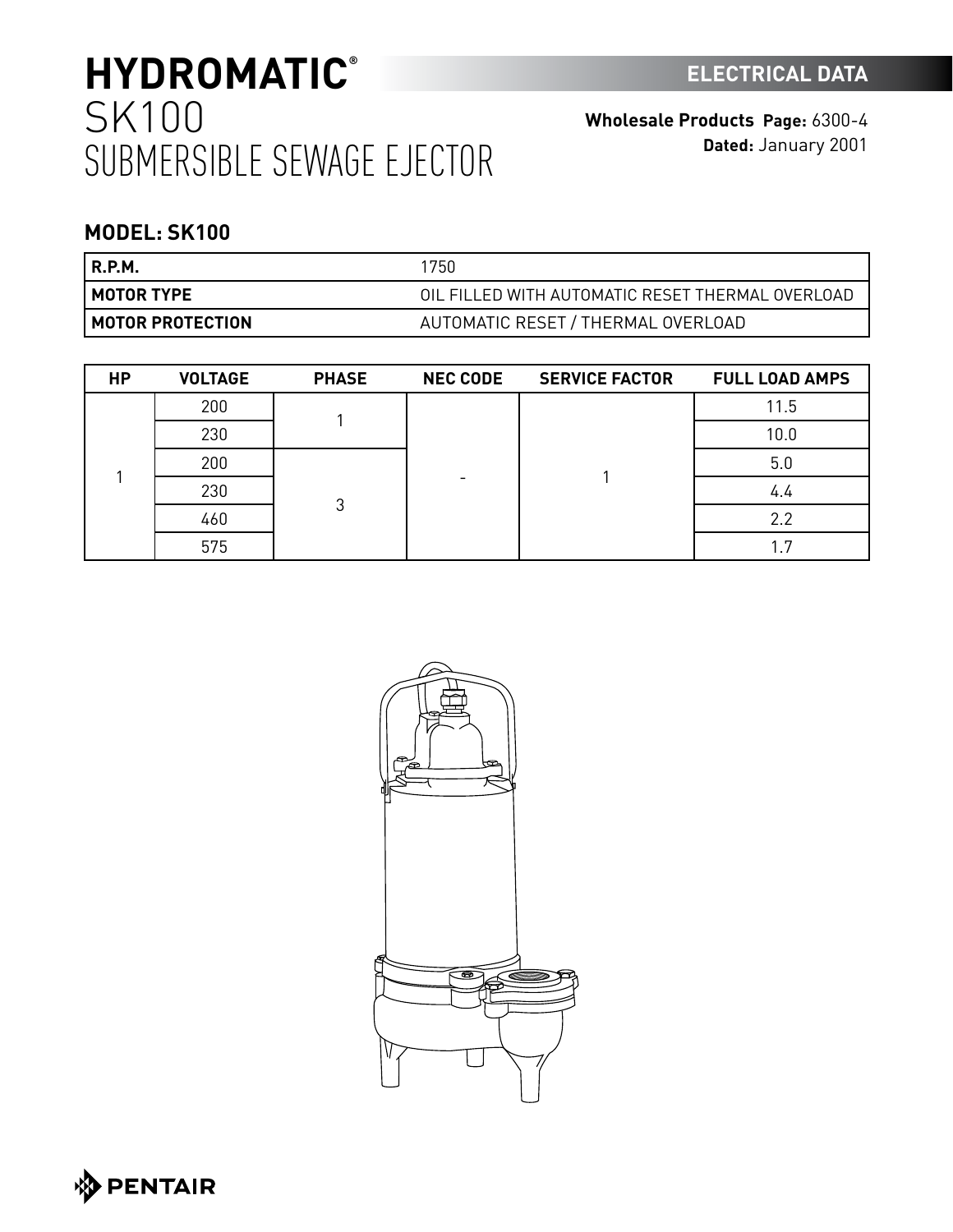# **HYDROMATIC®** SK75 SUBMERSIBLE SEWAGE EJECTOR

**Wholesale Products Page:** 6300-5 **Dated:** January 2001

## **MODEL: SK75**

### **Physical Data**

| DISCHARGE SIZE  | 2" NPT (STANDARD), 3" NPT (OPTIONAL)                                                |
|-----------------|-------------------------------------------------------------------------------------|
| SOLIDS SIZE     |                                                                                     |
| IMPFI I FR TYPF | 2 VANE NON CLOG                                                                     |
| CABLE I FNGTH   | 20' STANDARD                                                                        |
| <b>PAINT</b>    | PAINTED AFTER ASSEMBLY, DARK GREEN, WATER REDUCIBLE ENAMEL,<br>ONE COAT, AIR DRIED. |

### **Temperature**

| ' MAXIMUM LIQUID | 40°F                     |
|------------------|--------------------------|
| MAXIMUM STATOR   | $\overline{\phantom{0}}$ |
| OIL FLASH POINT  | $\overline{\phantom{0}}$ |

### **Technical Data**

|                                | POWER CORD TYPE      | STW-A                      |
|--------------------------------|----------------------|----------------------------|
|                                | MOTOR HOUSING        | <b>CAST IRON</b>           |
| 50 <sub>o</sub>                | CASING               | <b>CAST IRON</b>           |
| <b>MATERIALS</b><br>CONSTRUCTI | <b>IMPELLER</b>      | <b>CAST IRON</b>           |
|                                | MOTOR SHAFT          | <b>416 STAINLESS STEEL</b> |
|                                | HARDWARE             | STAINLESS STEEL            |
|                                | "0" RINGS            | <b>BUNA - N</b>            |
|                                | MECHANICAL SEALS     |                            |
|                                | Standard:            | CARBON / CERAMIC           |
|                                | <b>UPPER BEARING</b> | SINGLE ROW-BALL            |
| LOWER BEARING                  |                      | SINGLE ROW-BALL            |

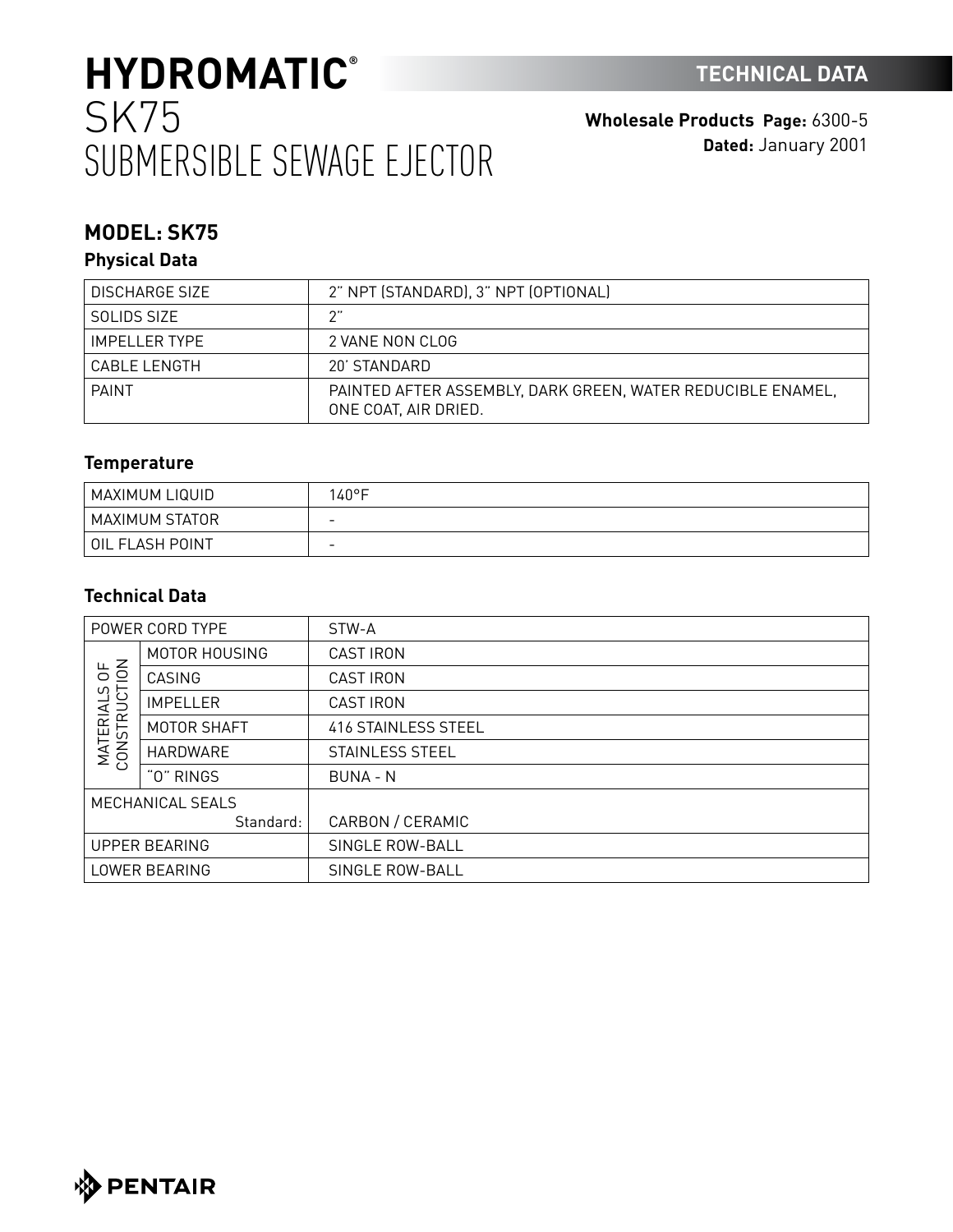# **HYDROMATIC®** SK100 SUBMERSIBLE SEWAGE EJECTOR

**Wholesale Products Page:** 6300-6 **Dated:** January 2001

## **MODEL: SK100**

### **Physical Data**

| DISCHARGE SIZE       | 2" NPT (STANDARD), 3" NPT (OPTIONAL)                                                |
|----------------------|-------------------------------------------------------------------------------------|
|                      |                                                                                     |
| SOLIDS SIZE          |                                                                                     |
| <b>IMPELLER TYPE</b> | 2 VANE NON CLOG                                                                     |
| CABLE LENGTH         | 20' STANDARD                                                                        |
| PAINT                | PAINTED AFTER ASSEMBLY, DARK GREEN, WATER REDUCIBLE ENAMEL,<br>ONE COAT, AIR DRIED. |

### **Temperature**

| ! MAXIMUM LIQUID | $40^{\circ}$ F           |
|------------------|--------------------------|
| MAXIMUM STATOR   | $\overline{\phantom{0}}$ |
| OIL FLASH POINT  | $\overline{\phantom{0}}$ |

### **Technical Data**

|                             | POWER CORD TYPE      | STW-A               |
|-----------------------------|----------------------|---------------------|
|                             | MOTOR HOUSING        | <b>CAST IRON</b>    |
| $\frac{4}{5}$<br>ഗ          | CASING               | <b>CAST IRON</b>    |
| <b>RUCT</b>                 | <b>IMPELLER</b>      | <b>CAST IRON</b>    |
| <b>MATERIAL</b><br>CONSTRUC | MOTOR SHAFT          | 416 STAINLESS STEEL |
|                             | HARDWARE             | STAINLESS STEEL     |
|                             | "0" RINGS            | <b>BUNA-N</b>       |
|                             | MECHANICAL SEALS     |                     |
|                             | Standard:            | CARBON / CERAMIC    |
|                             | <b>UPPER BEARING</b> | SINGLE ROW-BALL     |
| LOWER BEARING               |                      | SINGLE ROW-BALL     |

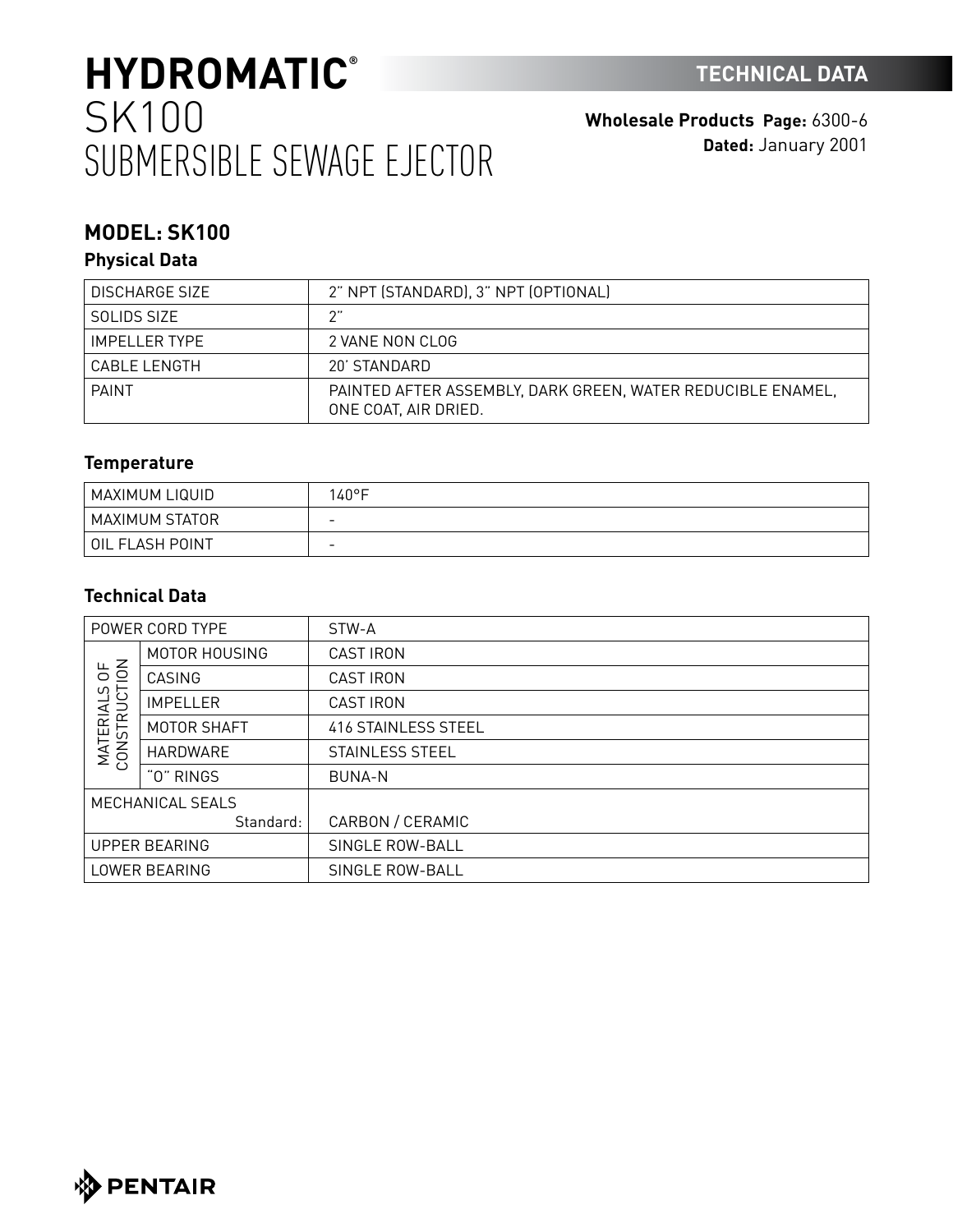## **HYDROMATIC®** SK75/100 SUBMERSIBLE SEWAGE EJECTOR

**Wholesale Products Page:** 6300-7 **Dated:** January 2001

### **MODELS: SK75 and SK100**

### 1.01 **GENERAL**

Contractor shall furnish all labor, materials, equipment and incidentals required to provide \_\_\_\_\_\_\_\_\_\_ (Qty.) submersible centrifugal sewage ejector pump(s) as specified herein. The pump models covered in this specification are the SK75 and SK100. The pump furnished for this application shall be MODEL **All as manufactured by Hydromatic Pumps.** 

### 2.01 **DESIGN CONDITIONS**

Each pump shall be rated \_\_\_\_\_\_\_\_\_\_H.P., \_\_\_\_\_\_\_\_\_ volts, \_\_\_\_\_\_\_\_\_\_ phase, \_\_\_\_\_\_\_\_\_ hertz and operate at RPM.

### 3.01 **OPERATING CONDITIONS**

The pump shall deliver \_\_\_\_\_\_\_\_\_\_ U.S. GPM/LPS at feet/meters TDH, and handle a \_\_\_\_\_\_\_\_\_ inch solid. The curve submitted for approval shall state, in addition to head and capacity performance, solid handling capability, amp rating, and design impeller diameter.

#### 4.01 **CONSTRUCTION**

Each pump shall be of the sealed submersible type, incorporating features normally found in pumps furnished for the residential market.

These features include:

- 1. The pump volute, motor, and seal housing shall be high quality gray cast iron, ASTM A-48, Class 30.
- 2. The pump inlet shall be open and clear, without screening to provide access for sewage and solids.
- 3. All external mating parts shall be machined and Buna N, O-Ring sealed.
- 4. All fasteners exposed to the pumped liquid shall be 300 series stainless steel.
- 5. All power cords shall be water resistant UL or CSA approved, with double insulation, and sized as a function of Amp. draw.

#### 5.01 **MOTOR AND SHAFT**

The stator, rotor and bearings shall be mounted in a sealed submersible type housing. Single phase motors shall be split phase or capacitor start with centrifugal switch. Three phase motors shall be Polyphase. Full Load and Locked Rotor Amps as well as Start and Run winding resistance shall be tabulated for each pump.

### 6.01 **BEARINGS, SHAFT AND MECHANICAL SEAL**

An upper bushing bearing and lower thrust bearing shall be required. The upper bearing shall be brass while the lower bearing is a single row ball. They are both permanently and continuously lubricated and cooled by the dielectric oil which fills the motor housing. The motor shaft shall be stainless steel and sealed from the pumped liquid with a carbon ceramic mechanical seal.